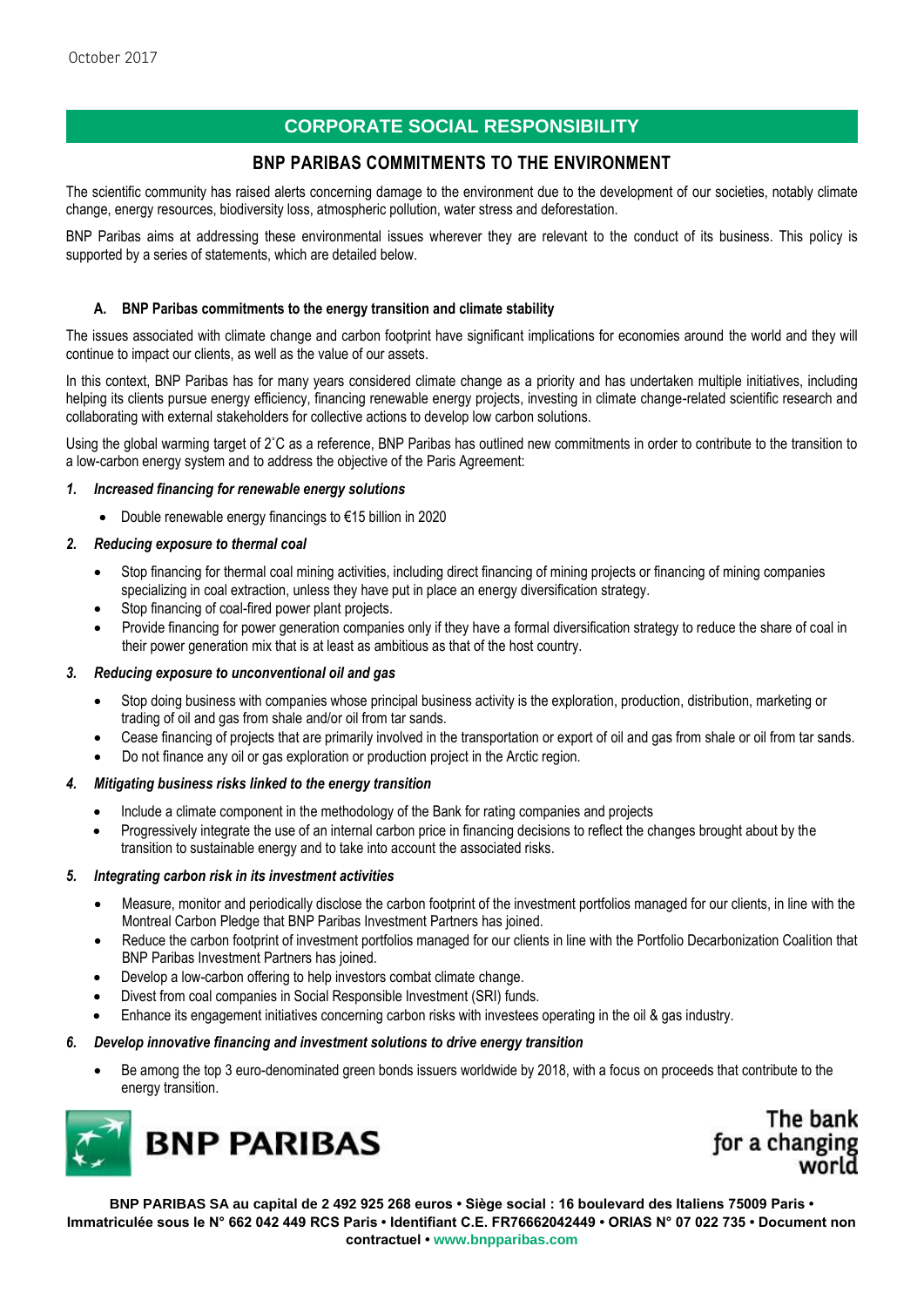- Double green investments within the general fund of Cardif to reach 2.4bn€ in 2020.
- Expand our offer and our support for energy efficiency solutions for individual customers in residential housing, and for relevant industries.
- Invest €100 million by 2020 to encourage innovative start-ups to develop pioneering technologies and business models that address energy transition challenges.

#### *7. Reaching carbon neutrality for the emissions arising from its operations*

- Reduce GHG emissions per employee by 25% in 2020 compared to 2012 (emissions induced by energy consumption in buildings, IT and business travel)
- Address systematically, in all our countries where it is available, the power demand of the Group with low carbon offer,
- As of 2017, offset our remaining emissions, in partnership with providers whose offsetting offers respect rigorous environmental and social prerequisites.
- Engage with suppliers to minimize the carbon footprint of their products and services, for example by favouring sustainable buildings and low-energy facility management, sustainable paper, low-energy consumption IT equipment, recycled office supplies, low-carbon fleets and sustainable transportation.

#### *8. Actively engage with regulators, policy makers and the scientific community to support the energy transition*

- Pursue ongoing dialogue aimed at formulating policies and developing efficient financial market mechanisms to drive the energy transition and limit global warming as endorsed by the UN Paris Agreement
- Further support scientific research on climate mechanisms and impacts of human activities on the Earth's climate, especially through the Climate Initiative, a philanthropy program sponsored by the BNP Paribas Foundation that has already granted 6M€ to the global scientific community since 2011.

#### **B. BNP Paribas actions for protecting ecosystems, including biodiversity, forests, air, water and natural resources**

BNP Paribas has endorsed policies to protect ecosystems when financing activities which could impact them, with mandatory criteria BNP Paribas asks its clients to respect in order to benefit from its financial services.

#### *1. Protecting biodiversity*

Biodiversity loss is a very serious issue with huge impact on the development of our societies. BNP Paribas pays special attention when working with clients in the agriculture, palm oil, pulp and paper and mining sectors, where biodiversity is especially exposed. To benefit from the Group's financial services, our clients in these sectors are expected to have in place internal policies that strictly protect reservoirs of biodiversity such as High Conservation Values areas, Alliance for Zero Extinction sites, Ramsar Sites wetlands, IUCN Category I-IV areas and UNESCO World Heritage Sites.

The Group has also excluded from its portfolio companies that are involved in the production, trade or use of drift nets over 2.5 kilometres in length, as well as those involved in the trade of any plant or animal species or products governed by the Convention on International Trade in Endangered Species of Wild Fauna or Flora (CITES) not authorized by a CITES permit.

#### *2. Protecting forests as biodiversity reservoirs and carbon sinks*

Protecting forests is essential to protect biodiversity, and also to mitigate climate change as forests act as carbon sinks. Moreover significant numbers of people live in and from the forests and their rights to keep benefiting from the forests must always be ensured, notably by obtaining Free Prior and Informed Consent (FPIC) of local populations when developing plantations or infrastructures in forest areas. BNP Paribas therefore aims to ensure that the bank's business activities do not lead to deforestation or forest degradation. BNP Paribas has thus endorsed the Zero Net Deforestation objective set up by the Soft Commodities Compact, a joint initiative overseen by the Consumer Goods Forum, and the Banking Environment Initiative, whose signatories aim to eliminate deforestation from the downstream and upstream supply chain no later than 2020.

To support this policy, BNP Paribas pays special attention when working with clients in the agriculture, palm oil, pulp and paper and mining sectors, where forests are particularly exposed. To benefit from our financial services, our clients in these sectors are expected to have in place internal policies that strictly protect High Conservation Value Forests (HCVF) and prohibit any slash-and-burn technique. Our clients in the palm oil sector are also expected to have in place an internal policy that strictly protect High Carbon Stock forests (HCS) defined through the HCS Approach methodology.

Additionally, BNP Paribas aims to strongly reduce the amount of paper used for internal daily activities and with its clients, with an objective of a 30% reduction in paper consumption per employee in 2020 vs. 2012. BNP Paribas also wishes to increase the share of paper made from recycled paper pulp or sustainably managed forests, using PEFC and FSC certification labels as the sole references.



The bank for a changing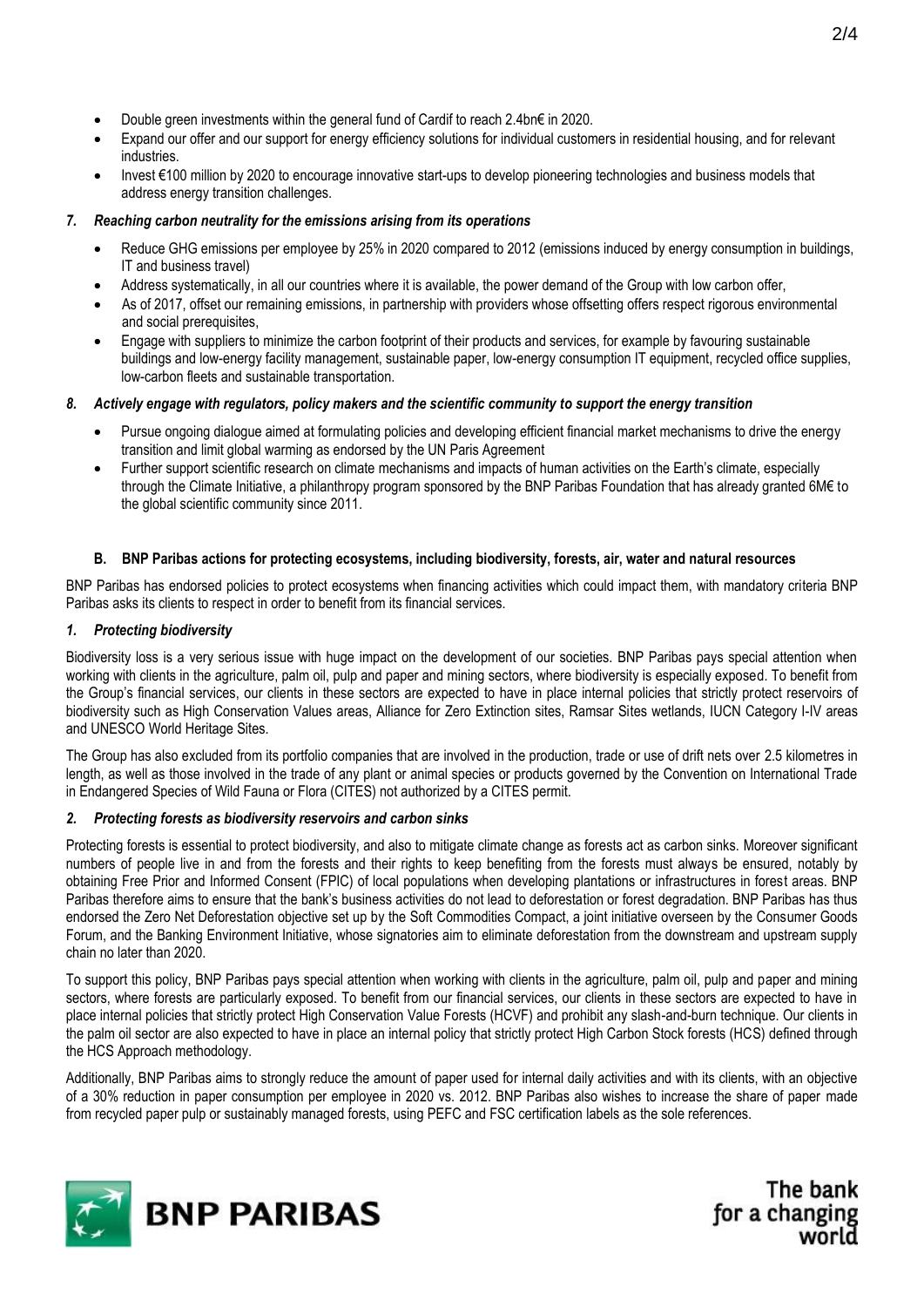### *3. Maintaining quality and availability of water resources*

BNP Paribas strives for the bank's business activities not to lead to increased water scarcity or water pollution, notably in regions where this resource is particularly exposed. To benefit from any of the Group's financial services, our clients in the agriculture and mining sectors are expected to have a water management plan with measures to minimize water use and monitor impacts on water availability for other users, particularly in water stressed areas, as well as measures to manage their effluents to minimize water pollution.

### *4. Minimizing atmospheric pollution*

BNP Paribas aims to ensure that the Bank's business activities do not lead to air pollution, in particular in areas with high population densities.

To benefit from any of the Group's financial services, BNP Paribas expects its clients in the agriculture and palm oil sectors to have a policy in place to prohibit the slash-and-burn technique, which leads to significant haze that can invade inhabited areas, and to minimize the use of pesticides and fertilizers, which are also atmospheric pollutants. In the coal-fired power generation sector, projects must be located in countries with a legal framework covering atmospheric emissions and minimize sulphur dioxide (SOx), nitrogen oxides (NOx) and particulate matter (PM) in compliance with the WB/IFC Environmental Guidelines related to thermal power plants. In addition, companies in the sector are also expected to disclose or to be able to provide regular reports on emissions of SOx, NOx and PM.

#### *5. Protecting natural resources and developing a circular economy*

The scientific community regularly raises alerts on the limits of certain natural resources and the need to transition from a linear economy to a circular economy where, as much as possible, consumption of resources is reduced, products are reused, and waste is recycled.

BNP Paribas aims to ensure that the Bank's business activities do not lead to a scarcity of natural resources, including mineral and nonmineral resources, and to developing a circular economy wherever relevant.

In line with this objective, BNP Paribas has endorsed internal policies to reduce, reuse and recycle the offices supplies consumed in our premises on a large scale, with a specific focus on paper and IT equipment, including effective end-of-life solutions centred on reusing or recycling equipment whenever possible.



The bank for a changing